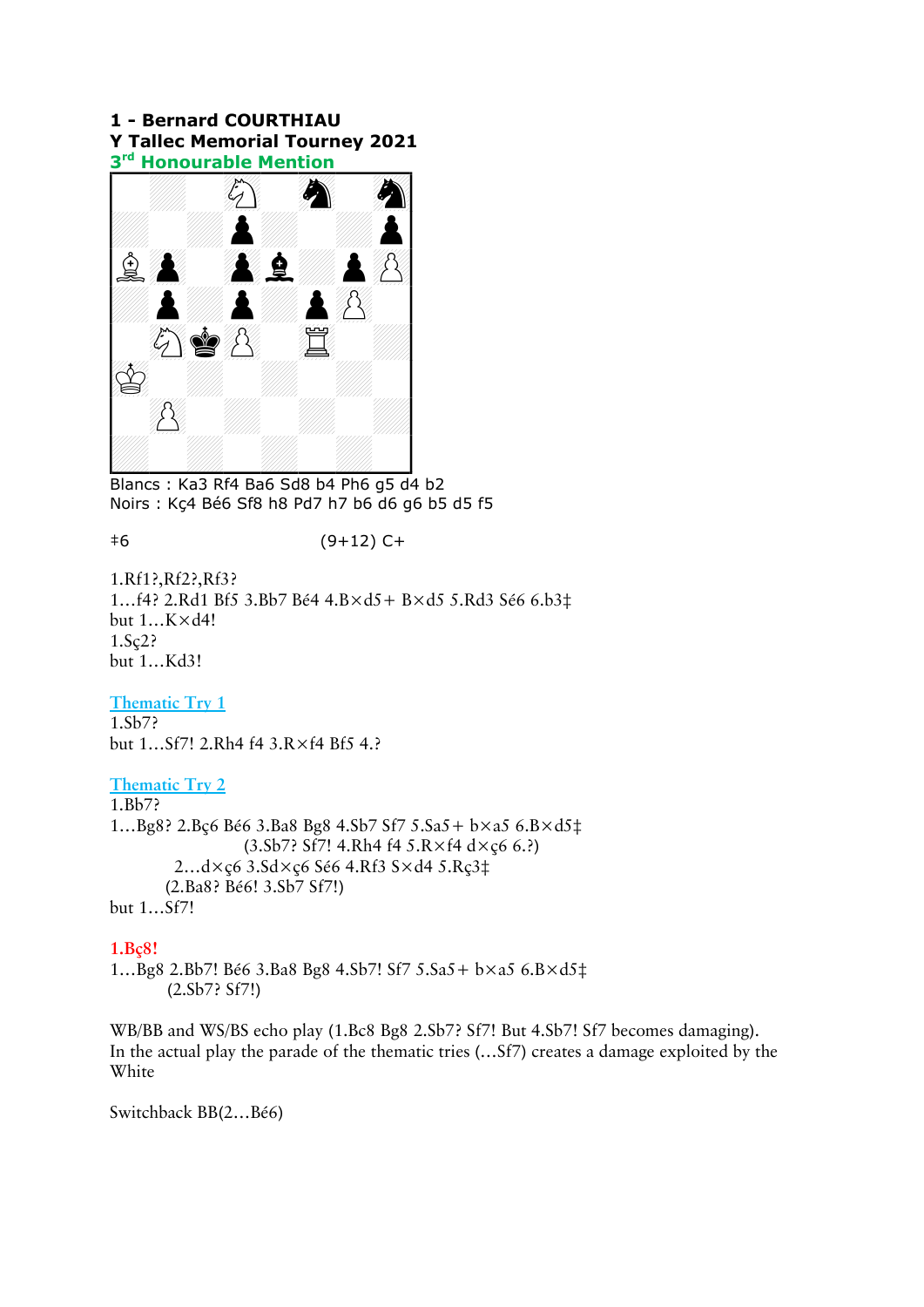### 2 - Bernard COURTHIAU Dedicated to J Morice for his 90<sup>th</sup> Birthday Y Tallec Memorial Tourney 2021 **Y Tallec Memorial Tourney 2021<br>4<sup>th</sup> Honourable Mention**



Blancs : Kb1 Ré6 g1 Fa7 Sd7 f4 Pa4 ç4 d3 g3 f2 Noirs : Kd1 Ba5 h1 Sf1 Pé7 ç5 d4 g4 b3 d2 g2

‡5vv (11+11) C+

Thematic Trys 1

1.f3?/1.Sé5? 1…Bd8? 2.Sé5 Bç7 3.S×g4 Bé5 4.R×é5 b2 5.Sf2‡ 4…é6 5.Sf2‡ 1…b2? 2.Sé5 Bç7 3.S×g4 Bé5 4.R×é5 é6 5.Sf2‡ 1…Bç3?? 2.f×g4,Sé5 Ba1 3.Sh3, S×g4 b2 4.Sf2‡ (Very bad move, leads to a short variant) but 1…Bç7!

Thematic Try 2 1.Sb6? (stops 1… Bç7) 1…Bb4 2.f3 Ba3 3.f×g4 Bç1 4.Sh3 b2 5.Sf2‡ 1…B×b6 2.B×b6 b2 3.f3 g×f3 4.Sh3 f2 5.S×f2‡ 1…b2 2.f3 Bç3 3.f×g4 Bb4 4.Sh3 Ba3 5.Sf2‡ 2…B×b6 3.B×b6 g×f3 4.Sh3 f2 5.S×f2‡ but 1…Bç3! 2.f3 Ba1 3.f×g4 b2 (Kling) 4.Sé2 Ké1 5.? (1…Bç3! The very bad move of the T.T.1 becomes very good move of the T.T.2)

1.Bb6! (stops 1… Bç7) 1…Bç3 2.Sé5 Ba1 3.S×g4 b2 4.Sé2 Ké1 5.Sç3‡ (Kling) 3…Bç3 4.f3 Ba1 5.Sf2‡ 1…b2 2.f3 B×b6 3.S×b6 g×f3 4.Sh3 f2 5.S×f2‡ 1…B×b6 2.S×b6 b2 3.f3 g×f3 4.Sh3 f2 5.S×f2‡

Kling Anderssen battery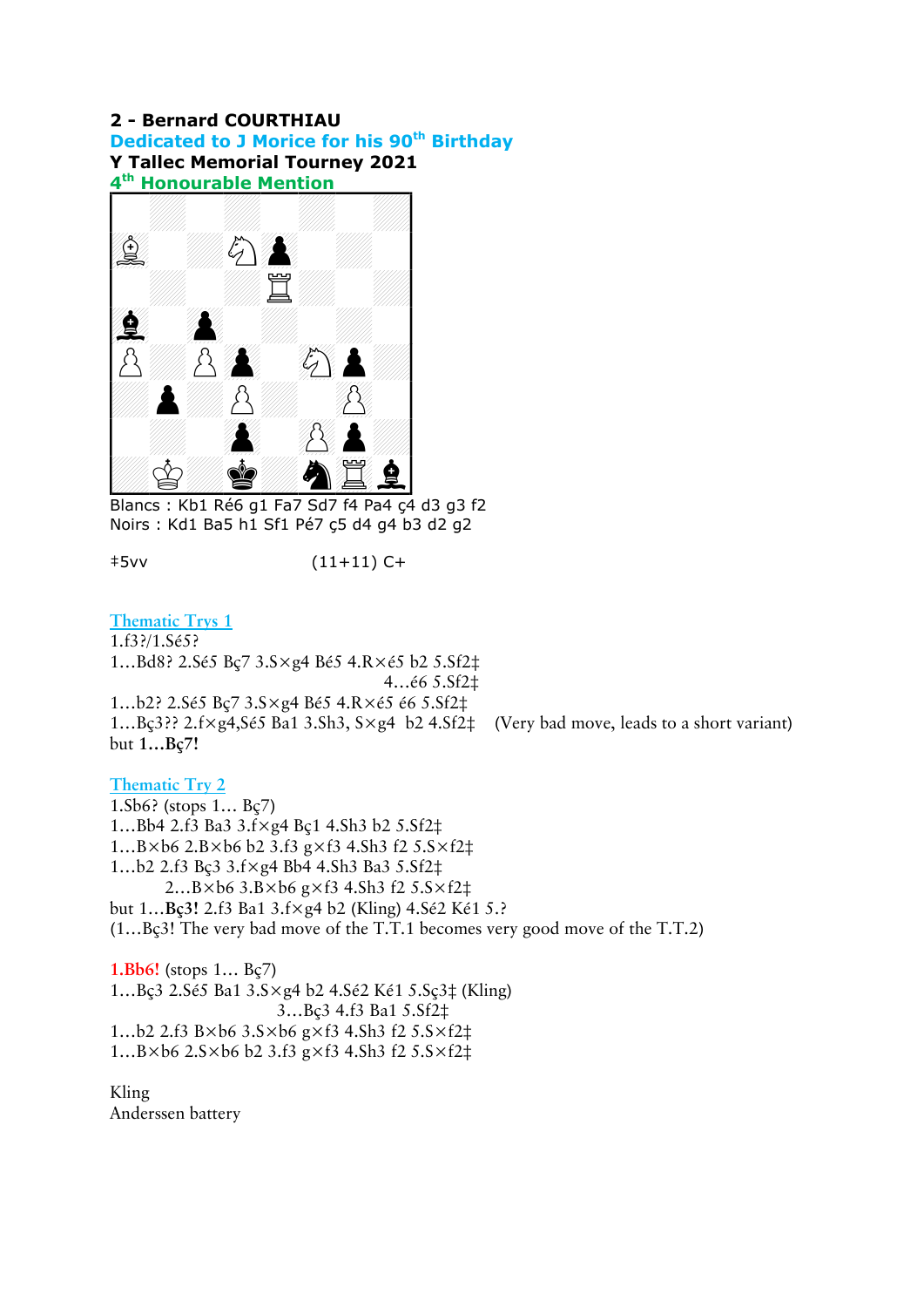## 3 - Bernard COURTHIAU 3 - Bernard COURTHIAU<br><u>DIE SCHWALBE Décembre 2020</u> (18383)



Blancs : Kg2 Bh1 Sf7 h6 Pg4 b3 d2 Noirs : Kf4 Bd8 Pb7 d6 b5 d5 b4 d4 d3

‡5 (7+9) C+

## **Set Play**

1…Ké4 2.Kg3‡

#### 1.Kh3!

1…Bh4 2.Sf5 Bé1 3.Sé7 B×d2 4.S×d5‡

1…Ba5 (Zugzwang) 2.B×d5 (Zugzwang) b6 3.Bh1 d5 4.Kg2 Ké4 5.Kg3‡ 2…Bd8 3.Sf5 Bf6 4.Sg3 b6,B~ 5.Sh5‡ (Economical Mat) (2.Kh4?/Sf5? b6! 3. ?)  $(2.Kh2?B~13.?)$ Indian Antiform (1.Kh3 2.Bxd5) Indian (3.Bh1 4.Kg2 5.Kg3) Kling Immobilization (1...Ba5 2...b6) Klasinc (1.Kh3 opens h1-d5 2.Bxd5, 3.Bh1 crosses g2 4.Kg2 closes h1-d5)

Indian antiform + Indian associated with Kling immobilization based on reciprocal Zugzwang in which the Black Bishop has an active defence possibility (2…Bd8)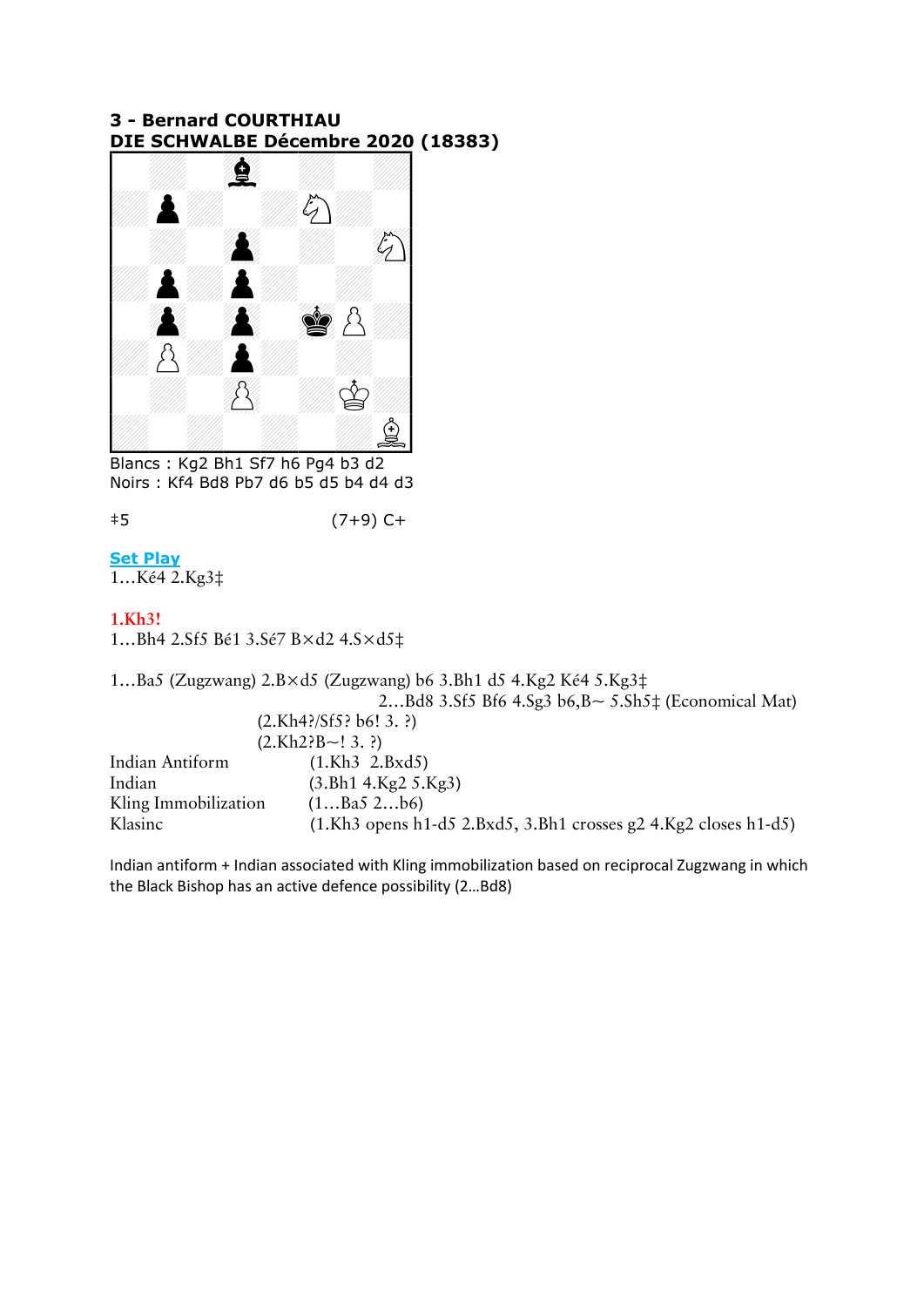## 4 - Bernard COURTHIAU 4 - Bernard COURTHIAU<br><u>Probleemblad Décembre 2020 (</u>13091)



Blancs : Kb6 Ra3 é1 Bd3 Pç4 ç3 h2 Noirs : Kb1 Bç1 Pb7 a6 h6 ç5 h3 b2 ç2

‡7v (7+9) C+

Try 1

1.  $B \times \c{c}2$ +? but 1...  $K \times \c{c}2$ ! The direct capture of c2 fails

Try 2  $1.K \times c5?$ 

 1…b5? 2.Kb4 a5+ 3.R×a5 b×ç4 4.R×ç4 h5 5.Kb3 h4 6.B×ç2‡ 3…h5 4.ç×b5 h4 5.Ka3 Ka1 6.Kb3+ Kb1 7.B×ç2‡ 1…h5? 2.Kb4 b5 3.ç×b5 a5+ 4.R×a5 h4 5.Ka3 Ka1 6.Kb3+ Kb1 7.B×ç2‡ 2…a5+ 3.Kb3 a4+ 4.R×a4 b5 5.B×ç2‡

1…b6+? 2.Kb4 b5 3.ç×b5 a5+ 4.R×a5 h5 5.Kb3 h4 6.B×ç2‡

but 1…a5! 2.R×a5 b6+ 3.K×b6 h5 4.Kb5 h4 5.Ka4 Ka2! 6. ? c2's double attack fails Try 3

1.Bf5? Bf1? Bg6?

1…a5? 2.Rxa5 h5 3.Bd7 h4 4.Ba4 Ka2 5. B×ç2‡ but 1…h5! 2.Bd7,Ra5 h4! 3.Ra5??,Bd7?? Pat

The Try, without a foreground to force the abandonment of the defence of c2, fails.

# Thematic Try

1.Rh1? 1…h5 2.Ra5 h4 3.Bf1 Bh6 4.B×h3+ Bç1 5.Bd7 h3 6.Ba4 Ka1,Ka2 7.B×ç2‡ but 1…a5! 2.R×a5 h5 3.? The foreground is not executed in the right order.

# 1.Ra5!

1…h5 2.Rh1 h4 3.Bf1 Bh6 4.B×h3+ Bç1 5.Bd7 h3 6.Ba4 Ka1,Ka2 7.B×ç2‡ 3...Bé3  $4.B \times h3 + Bg1$ ?  $5.R \times g1 + g1 = ~6.Bf5$ ‡

Indian dubbed (1.Ra5 6.Ba4 7.  $B \times c2$  and 2.Rh1 3.Bf1 4.  $B \times h3$ ) White Bishop rundlauf (3.Bf1  $4.B \times h3 5.Bd7 6.Ba4 7.B \times \c{c2}$ )

The c2 pawn must be captured. For this purpose, White must develop a double foreground in the form of Indians played in an accurate order, associated with a rundlauf of the White Bishop which forces the abandonment of the defence of c2.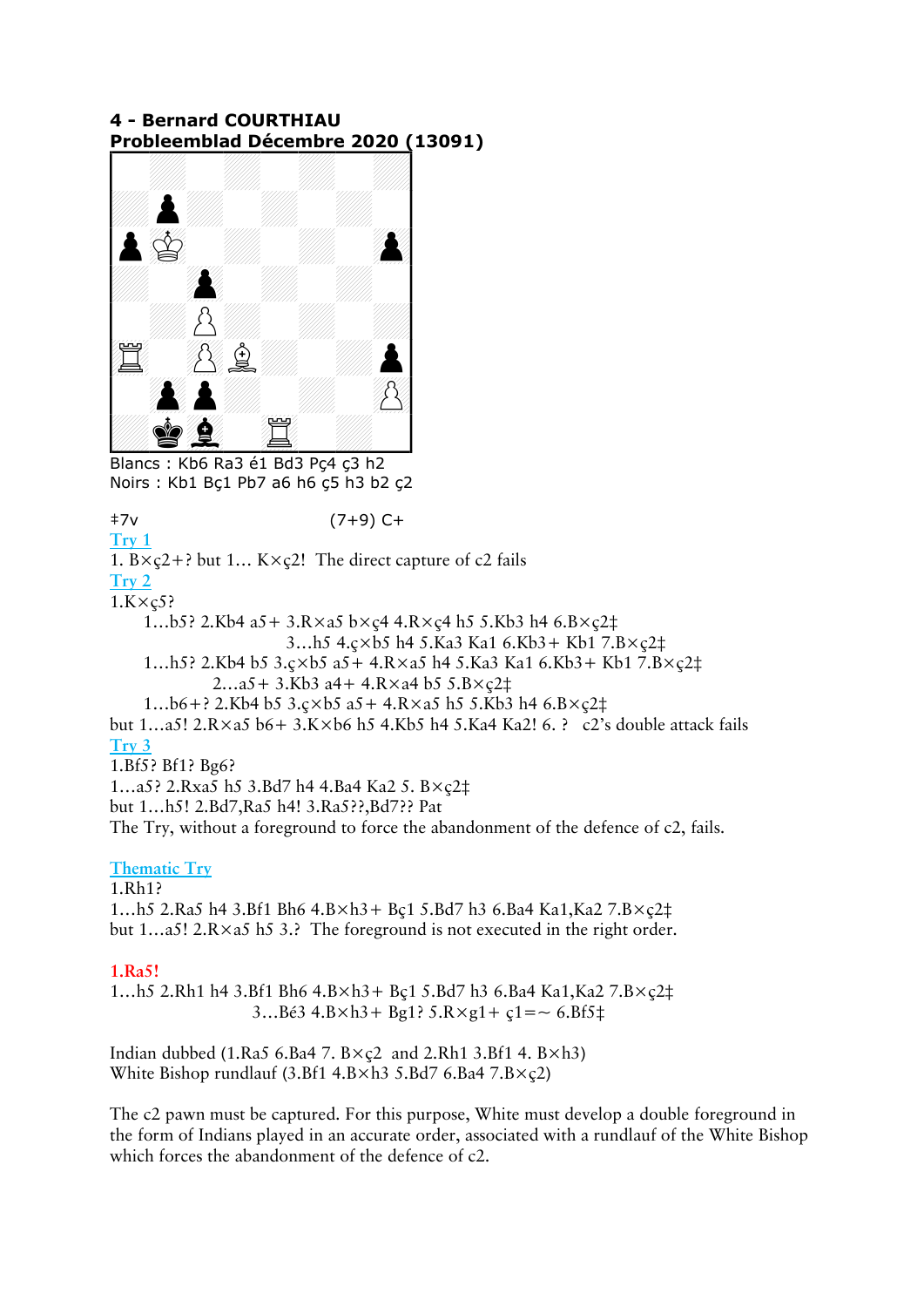# 5 - Bernard COURTHIAU 5 - Bernard COURTHIAU<br><u>Phénix Novembre 2020 (8889)</u>

![](_page_4_Picture_1.jpeg)

Blancs : Kf2 Rg8 Bd3 g1 Pf5 ç4 g4 h4 g3 é2 Noirs : Kb1 Ra2 Ba1 Pç6 ç5 a3 ç3 b2 ç2

‡14 (10+9) C+

#### 1.Ké1!

1…Kç1 2.Bé3+ Kb1 3.B×ç5 Kç1 4.Bé3+ Kb1 5.Bh6 ç5 6.Rg5 Kç1 7.Rh5+ Kb1 8.g5 Kç1 9.g6+ Kb1 10.Rg5 Kç1 11.Rg4+ Kb1 12.Rf4 Kç1 13.Rf1+ Kb1 14.Kf2‡

Original combination of Herlin + Indian associated with a classic White Rook maneuvre through White pawns, enhanced with the Zabunov theme and the double Klasinc theme. Switchback of WB, WR and WK

The WK plays two moves, the key and the mating move.

Herlin (1.Ké1 13.Rf1 14.Kf2) Indian(5.Bh6 followed by 6.Rg5 7.Rh5 and 8.g5 9.g610.Rg5 11.Rg4 and finally 12.Rf4 13.Rf1) Klasinc double (1.Ké1 2.Bé3 14.Kf2 and 1.Ké1 13.Rf4-f1 14.Kf2) Switchback of White Bishop (4.Bé3) Switchback of White King (14.Kf2) Switchback of White Rook (10.Rg5) Zabunov (Battery B/R 5.Bh6 7.Rh5 11.Rg4 13.Rf1 and battery R/K 13.Rf1 14.Kf2)